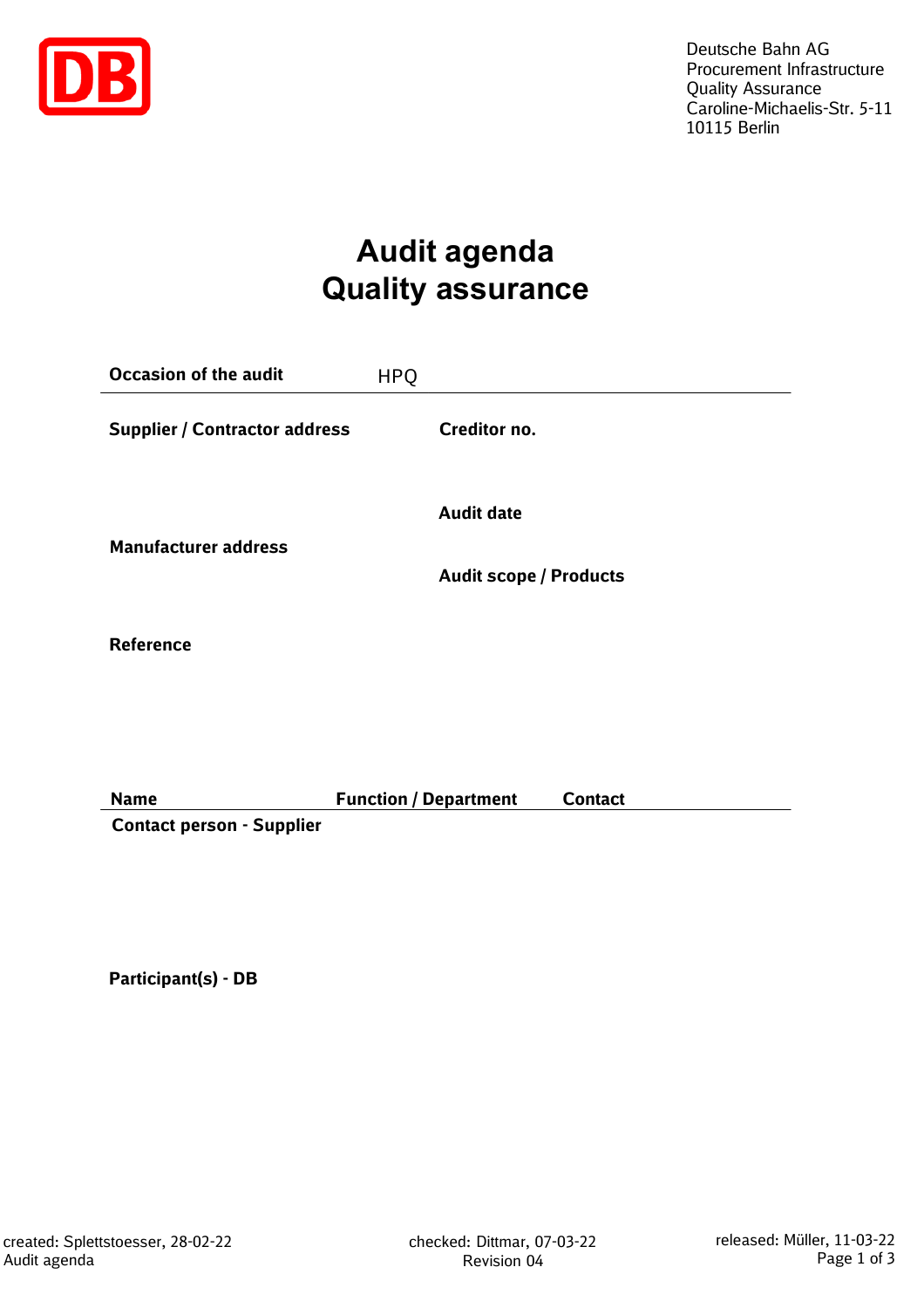

## **Audit program**

| <b>Audit date</b>       |                             |                     |
|-------------------------|-----------------------------|---------------------|
|                         | <b>Topics</b>               | <b>Participants</b> |
| <b>Time</b>             |                             |                     |
| $\mathbf 1$             | <b>Introduction meeting</b> |                     |
|                         |                             |                     |
|                         |                             |                     |
|                         |                             |                     |
| $\overline{\mathbf{2}}$ | <b>Topic</b>                |                     |
|                         |                             |                     |
|                         |                             |                     |
|                         |                             |                     |
| $\overline{\mathbf{3}}$ | <b>Topic</b>                |                     |
|                         |                             |                     |
|                         |                             |                     |
|                         |                             |                     |
|                         |                             |                     |
|                         |                             |                     |
| $\overline{4}$          | Final discussion - day 1    |                     |

**Change requests in the audit program should be coordinated with the lead auditor before the audit begins.** 

**The questionnaire and further information can be downloaded under the following link:** 

**[https://www.deutschebahn.com/de/geschaefte/lieferantenportal/lieferantenmanagement/](https://www.deutschebahn.com/de/geschaefte/lieferantenportal/lieferantenmanagement/Qualitaetssicherung/qualitaetssicherung_ues) Qualitaetssicherung/qualitaetssicherung\_ues**